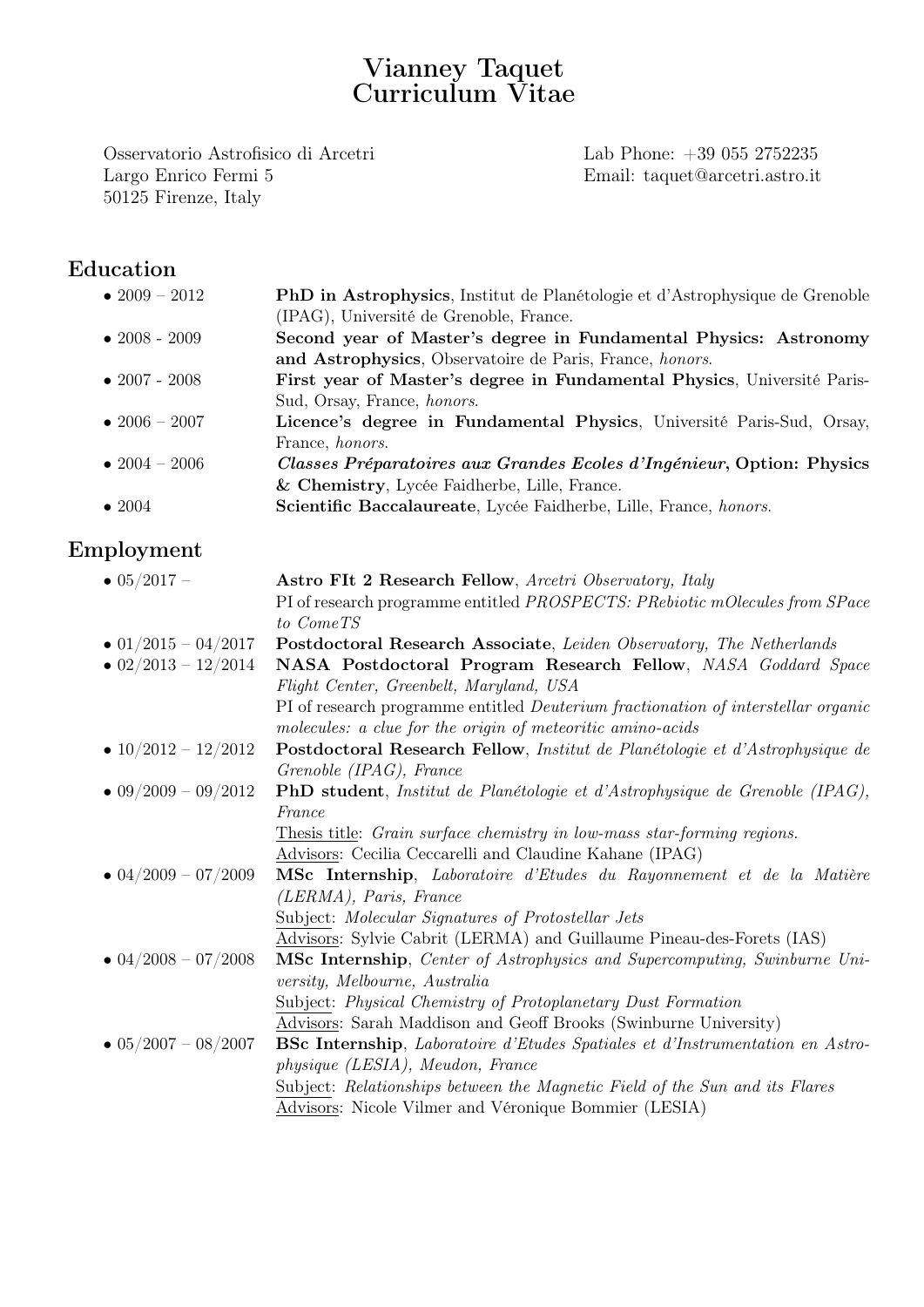## Technical Skills

• Astrophysics Gas-grain astrochemical modelling, sub-mm (single-dish and interferometric) observations, dynamics of low-mass star formation • Chemistry Physical and chemical processes of heterogeneous ices, chemical networks, modelling of ice analogs • Programming Fortran, C, Python, basics in shell • Softwares IDL, GILDAS, LAT<sub>E</sub>X, Office, Open Office, Adobe suite, Gnuplot, Gimp

### Awards and Professional Activities

#### • Awards 12/2016 Astro FIt 2 fellowship 09/2012 NASA Postdoctoral Program fellowship 01/2012 Best press release article awarded at the "SASP 2012" conference

#### • Referee for scientific journals

| $2013$ - present |  | Referee for Astronomy and Astrophysics, The Astrophysical Journal, Monthly |  |  |
|------------------|--|----------------------------------------------------------------------------|--|--|
|                  |  | Notices of the Royal Astronomical Society, and Molecular Astrophysics      |  |  |

#### • Teaching and Student Mentoring

| $09/2016 - 08/2017$ | Main supervisor of the MSc student, Neilufar Khorshid, for her research project  |
|---------------------|----------------------------------------------------------------------------------|
|                     | entitled Chemical signatures of episodic accretion in embedded protostars        |
| $06/2016 - 08/2016$ | Main supervisor of the LEAPS student, Umut Kavak, for his 3-month research       |
|                     | project entitled <i>Chemical complexity in protostellar outflows</i>             |
| $2015 - 2016$       | Coordinator of the LEAPS (Leiden/ESA Astrophysics Programme for Summer           |
|                     | Students) 2016 Program                                                           |
| $09/2015 - 08/2016$ | Co-supervisor of the MSc student, Andrew Barr, for his research project entitled |
|                     | ALMA observations of complex organics in the high-mass protostar AFGL 4176       |
| $06/2015 - 08/2015$ | Main supervisor of the LEAPS student, Kerry Ballantine, for her 3-month research |
|                     | project entitled Understanding the formation of complex organics in star-forming |
|                     | regions                                                                          |
| $2010 - 2011$       | Introductory programming with Maple : $1st$ year university level, 30 hours.     |
| $2009 - 2012$       | Seminars of Molecular Astrophysics to College and Master classes.                |
|                     |                                                                                  |

#### • Conference and Seminar Organisation

| 2016             | Scientific co-organiser of the EWASS2016 Symposium "Interstellar dust and gas |
|------------------|-------------------------------------------------------------------------------|
|                  | coupling"                                                                     |
| $2015$ - present | Organiser of the Astrochem Seminars of the Leiden Observatory                 |
| 2010             | Webmaster for the "COST Action Annual" conference                             |
| 2011             | Webmaster for the "SASP 2012" conference                                      |
|                  |                                                                               |

### Complementary Information

| $\bullet$ Languages | French (mother tongue), English (fluent), Spanish (scholar level), Italian (begin- |
|---------------------|------------------------------------------------------------------------------------|
|                     | ner                                                                                |
|                     |                                                                                    |

• Leisure activities Running, mountain-biking, skiing, soccer, cinema, traveling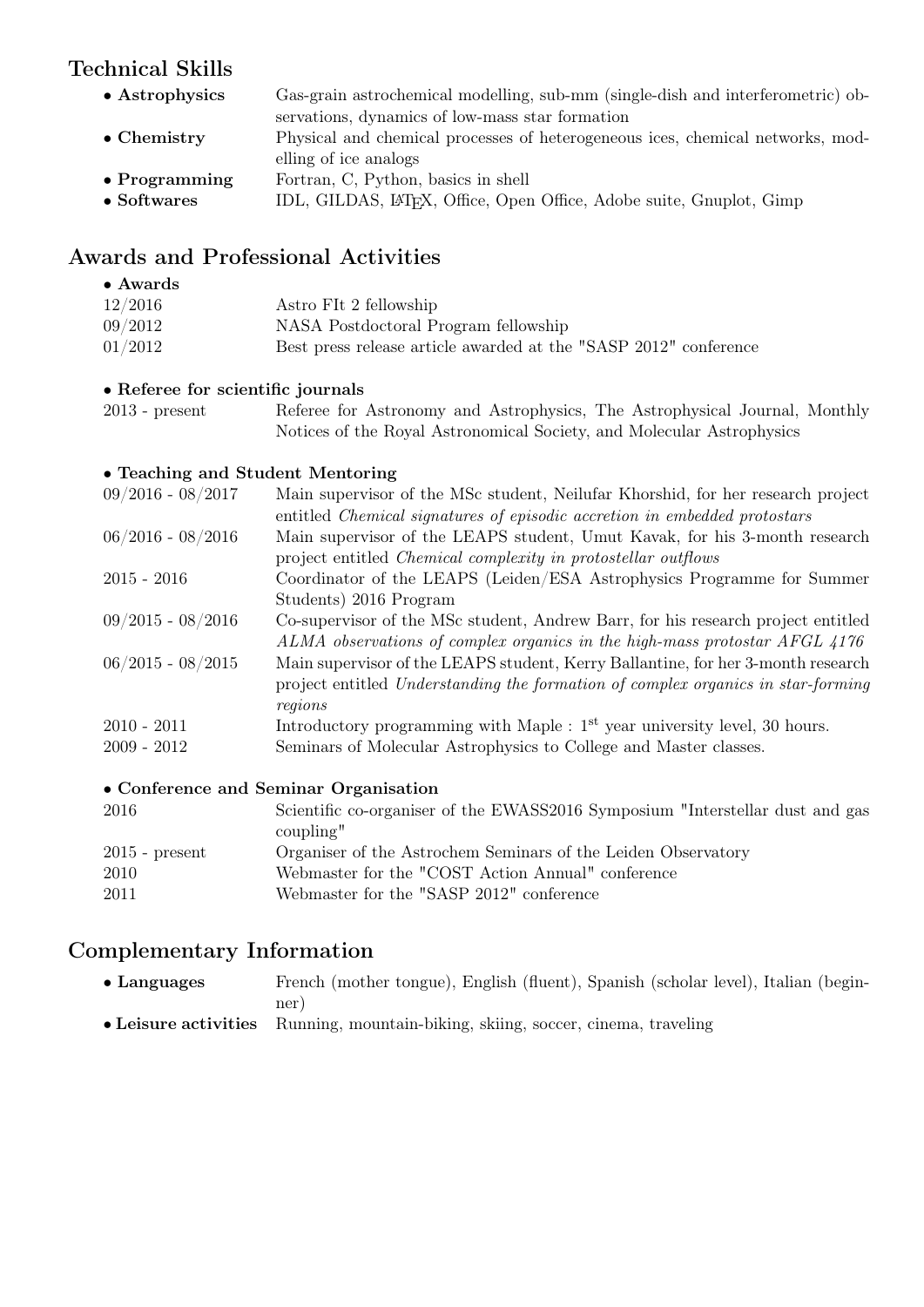#### First-author publications

[9] V. Taquet, E. Wirstrom, S. B. Charnley, A. Faure, A. Lopez-Sepulcre, C. Persson 2016, Chemical complexity induced by efficient evaporation in the Barnard 5 Molecular Cloud, submitted to A&A

[8] V. Taquet, K. Furuya, C. Walsh, E. F. van Dishoeck 2016, A primordial origin for molecular oxygen in comets: A chemical kinetics study of the formation and survival of  $O_2$  ice from clouds to disks, MNRAS, 462, 99 [\[URL\]](http://mnras.oxfordjournals.org/content/462/Suppl_1/S99)

[7] V. Taquet, E. Wirstrom, S. B. Charnley 2016, Formation and recondensation of complex organic molecules during protostellar luminosity outbursts, ApJ, 821, 46 [\[URL\]](http://iopscience.iop.org/article/10.3847/0004-637X/821/1/46/meta)

[6] V. Taquet, A. Lopez-Sepulcre, C. Ceccarelli, R. Neri, C. Kahane, S. B. Charnley 2015, Constraining the abundances of complex organics in the inner regions of solar-type protostars, ApJ, 804, 81 [\[URL\]](http://iopscience.iop.org/article/10.1088/0004-637X/804/2/81/meta;jsessionid=2AC498C31B05168BD0EE11B38A765D3E.c1)

[5] V. Taquet, S. B. Charnley, O. Sipilä 2014, Multilayer Formation and Evaporation of Deuterated Ices in Prestellar and Protostellar Cores, ApJ, 791, 1 [\[URL\]](http://iopscience.iop.org/0004-637X/791/1/1/)

[4] V. Taquet, A. Lopez-Sepulcre, C. Ceccarelli, R. Neri, C. Kahane, A. Coutens, C. Vastel 2013, Water deuterium fractionation in the inner regions of two low-mass protostars, ApJL, 768, L29 [\[URL\]](http://iopscience.iop.org/2041-8205/768/2/L29/)

[3] V. Taquet, P. Peters, C. Kahane, C. Ceccarelli, D. Duflot, C. Toubin, A. Faure, L. Wiesenfeld 2013, Modelling of deuterated water ice formation, A&A, 550, A127 [\[URL\]](http://www.aanda.org/articles/aa/abs/2013/02/aa20084-12/aa20084-12.html)

[2] V. Taquet, C. Ceccarelli, C. Kahane 2012, Formaldehyde and methanol deuteration in protostars: fossiles from a past fast high density pre-collapse phase, ApJL, 748, L3 [\[URL\]](http://iopscience.iop.org/2041-8205/748/1/L3?fromSearchPage=true)

[1] V. Taquet, C. Ceccarelli, C. Kahane 2012, Multilayer modeling of grain porous surface chemistry I. The GRAINOBLE code, A&A, 538, 42 [\[URL\]](http://www.aanda.org/index.php?option=com_article&access=standard&Itemid=129&url=/articles/aa/full_html/2012/02/aa17802-11/aa17802-11.html)

#### Second- and third-author publications

[8] O. Sipilä, P. Caselli, V. Taquet 2016, Effect of multilayer ice chemistry on gas-phase deuteration in starless cores, A&A, 591, 9 [\[URL\]](http://www.aanda.org/articles/aa/abs/2016/07/aa28272-16/aa28272-16.html)

[7] D. Quenard, V. Taquet, C. Vastel, P. Caselli, C. Ceccarelli 2015, Detectability of deuterated water in prestellar cores 2016, A&A, 585, A36 [\[URL\]](http://www.aanda.org/articles/aa/abs/2016/01/aa27008-15/aa27008-15.html)

[6] N. Balucani, C. Ceccarelli, V. Taquet 2015, New routes of gas-phase formation of complex organic molecules in cold gas, MNRAS, 449, L16 [\[URL\]](http://mnrasl.oxfordjournals.org/content/449/1/L16)

[5] A. Rimola, V. Taquet, P. Ugliengo, N. Balucani, C. Ceccarelli, 2014, A combined quantum chemical and modelling study of CO hydrogenation on water ice, A&A 572, A70 [\[URL\]](http://www.aanda.org/articles/aa/abs/2014/12/aa24046-14/aa24046-14.html)

[4] A. López-Sepulcre, V. Taquet, A. Sánchez-Monge, C. Ceccarelli, C. Dominik, F. Fontani, P.T.P. Ho, C. Kahane, M. Kama, R. Neri 2013, High angular resolution observations towards OMC-2 FIR 4: Dissecting an intermediate-mass protocluster, A&A, 556, A62 [\[URL\]](http://www.aanda.org/articles/aa/abs/2013/08/aa20905-12/aa20905-12.html)

[3] A. Bacmann, V. Taquet, A. Faure, C. Kahane, C. Ceccarelli 2012, Detection of complex organic molecules in a prestellar core: a new challenge for astrochemical models, A&A, 541, L12 [\[URL\]](http://www.aanda.org/index.php?option=com_article&access=standard&Itemid=129&url=/articles/aa/full_html/2012/05/aa19207-12/aa19207-12.htmll)

[2] A. Ratajczak, V. Taquet, C. Kahane, C. Ceccarelli, A. Faure, E. Quirico 2011, The puzzling deuteration of methanol in low- to high- mass protostars, A&A, 528, 13 [\[URL\]](http://www.aanda.org/index.php?option=com_article&access=standard&Itemid=129&url=/articles/aa/full_html/2011/04/aa16402-10/aa16402-10.html)

[1] F. Pignatale, S. Maddison, V. Taquet, G. Brooks, K. Liffman 2011, The effect of the regular solution model in the condensation of protoplanetary dust, MNRAS, 506 [\[URL\]](http://onlinelibrary.wiley.com/doi/10.1111/j.1365-2966.2011.18555.x/abstract)

#### Other publications

[6] C. Codella, C. Ceccarelli, E. Bianchi, L. Podio, R. Bachiller, B. Lefloch, F. Fontani, V. Taquet, L. Testi 2016, Hot and dense water in the inner 25 au of SVS13-A, MNRAS, 462, L75 [\[URL\]](http://mnrasl.oxfordjournals.org/content/462/1/L75)

[5] A. Coutens, J. Jørgensen, M. Persson, E. van Dishoeck, C. Vastel, V. Taquet 2014, High  $D_2O/HDO$ ratio in the inner regions of the low-mass protostar NGC1333 IRAS2A, A&A, 792, L5 [\[URL\]](http://iopscience.iop.org/2041-8205/792/1/L5/)

[4] N. Sakai, T. Sakai, T. Hirota, Y. Watanabe, C. Ceccarelli, C. Kahane, S. Bottinelli, E. Caux, K. Demyk, C. Vastel, A. Coutens, V. Taquet, N. Ohashi, S. Takakuwa, Y. Shigehisa, H-W. Yen, Y. Aikawa, S. Yamamoto 2013, Change in the chemical composition of infalling gas forming a disk around a protostar, Nature, 507, 7490 [\[URL\]](http://www.nature.com/nature/journal/v507/n7490/full/nature13000.html)

[3] A. Coutens, C. Vastel, S. Cabrit, C. Codella, L. E. Kristensen, C. Ceccarelli, E. van Dishoeck, A. C. A. Boogert, S. Bottinelli, A. Castets, E. Caux, C. Comito, K. Demyk, F. Herpin, B. Lefloch, C. McCoey, J. C. Mottram, B. Parise, V. Taquet, F. F. S. van der Tak, R. Visser, U. A. Yildiz 2013, Deuterated water in the solar-type protostars NGC 1333 IRAS 4A and IRAS 4B, A&A, 560, A39 [\[URL\]](http://www.aanda.org/articles/aa/abs/2013/12/aa22400-13/aa22400-13.html)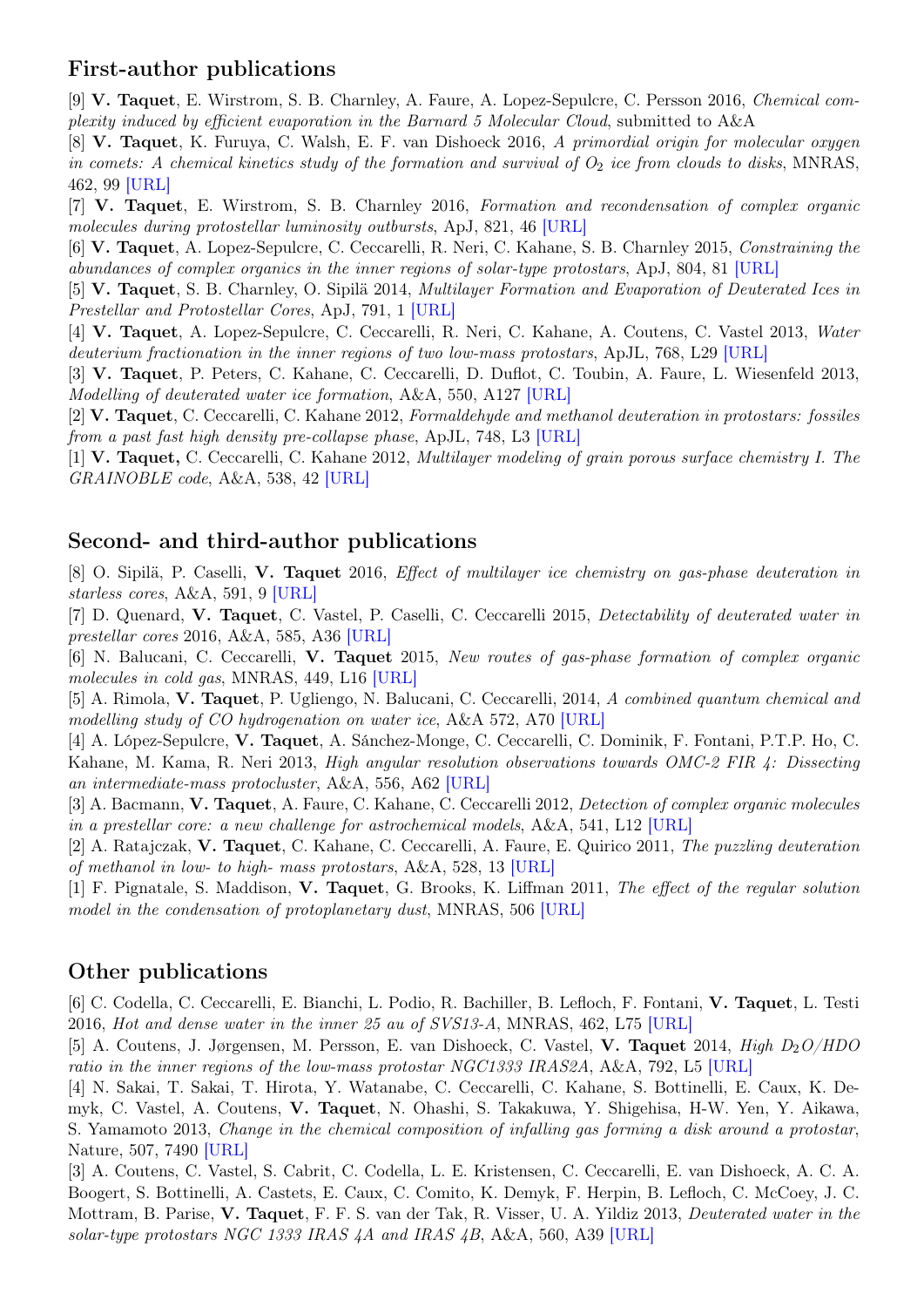[2] A. Coutens, C. Vastel, S. Cazaux, S. Bottinelli, E. Caux, C. Ceccarelli, K. Demyk, V. Taquet, V. Wakelam 2013, Heavy water stratification in a low-mass protostar, A&A, 553, A75 [\[URL\]](http://www.aanda.org/articles/aa/abs/2013/05/aa20967-12/aa20967-12.html)

[1] C. Codella, C. Ceccarelli, B. Lefloch, F. Fontani, G. Busquet, P. Caselli, C. Kahane, V. Taquet, M. Vasta, S. Viti, L. Wiesenfeld 2012, Fossile deuteration in the protostellar shock L1157-B1, ApJL, 757, L9 [\[URL\]](http://www.aanda.org/index.php?option=com_article&access=standard&Itemid=129&url=/articles/aa/full_html/2012/05/aa19207-12/aa19207-12.htmll)

# Invited talks

| $\bullet$ 01/2017 | Bulk processes in interstellar ices, "The Astrochemical Week" (Portugal)                     |
|-------------------|----------------------------------------------------------------------------------------------|
| • $10/2016$       | <i>Theoretical fractionation in Young Stellar Objects</i> , "Fractionation of isotopologues" |
|                   | in space" (Arcetri, Italy)                                                                   |
| • $10/2016$       | Astrochemical models in the JWST Era, "The Ice Age" Lorentz Workshop (Leiden,                |
|                   | The Netherlands)                                                                             |
| $\bullet$ 08/2014 | <i>Multiphase astrochemical models</i> , "Grain Surface Networks and Data for Astro-         |
|                   | chemistry" (Lorentz Center, Leiden, The Netherlands)                                         |
| $\bullet$ 10/2012 | Ice deuteration: models and observations to interpret the protostar history, "Work-          |
|                   | shop on Interstellar Matter 2012" (Sapporo, Japan)                                           |

## Contributed talks

| • $10/2016$       | A primordial origin for $O_2$ in comets, "Astrolille PCMI 2016" (Lille, France)    |
|-------------------|------------------------------------------------------------------------------------|
| $\bullet$ 04/2016 | A primordial origin for $O_2$ in comets, "Water in the Universe" (ESTEC, Noord-    |
|                   | wijk, The Netherlands)                                                             |
| • $10/2015$       | Formation and recondensation of complex organics during luminosity outbursts,      |
|                   | "From clouds to protoplanetary disks: the astrochemical link" (Berlin, Germany)    |
| $\bullet$ 05/2015 | Formation and recondensation of complex organics during luminosity outbursts,      |
|                   | "KIDA 2015 Workshop" (CNES, Paris, France)                                         |
| $\bullet$ 04/2013 | Ice deuteration: models and observations to interpret the protostar history, "From |
|                   | Stars to Life 2013" (Gainesville, FL, USA)                                         |
| • $11/2012$       | Ice deuteration: models and observations to interpret the protostar history,       |
|                   | "Physique et Chimie du Milieu Interstellaire" (Paris, France)                      |
| • $10/2012$       | Ice deuteration: models and observations to interpret the protostar history,       |
|                   | "COST Action Annual Conference 2012" (Catania, Italy)                              |
| $\bullet$ 07/2012 | The GRAINOBLE model interpretation of deuterated water observed by Herschel,       |
|                   | "EWASS 2012: The astrochemical universe unveiled with Herschel" (Rome, Italy)      |

## Seminars

| $\bullet$ 02/2016 | <i>Chemical complexity in star-forming regions: towards a new paradigm?</i> , IPAG  |
|-------------------|-------------------------------------------------------------------------------------|
|                   | (Grenoble, France)                                                                  |
| $\bullet$ 01/2016 | Chemical complexity in star-forming regions: towards a new paradigm?, Arcetri       |
|                   | Observatory (Italy)                                                                 |
| $\bullet$ 02/2015 | <i>Chemical complexity at the early stages of star formation, Astrochem seminar</i> |
|                   | series (Leiden Observatory)                                                         |
| $\bullet$ 02/2015 | Chemical complexity at the early stages of star formation, The University of Tokyo  |
| • $10/2014$       | Interferometric observations and astrochemical modelling of complex organics        |
|                   | around low-mass protostars, IR/submm/mm Sack Lunch Series (Caltech)                 |
| • $12/2013$       | Chemical evolution at the early stages of low-mass star formation: deuteration      |
|                   | and chemical complexity, UVa / NRAO Astronomy (TUNA) Lunch Talks (Char-             |
|                   | lottesville)                                                                        |
| • $11/2013$       | Water and organics around low-mass protostars: deuteration and chemical com-        |
|                   | <i>plexity</i> , Department of Astronomy, The University of Maryland                |
| $\bullet$ 04/2013 |                                                                                     |
|                   | Ice deuteration: models and observations to interpret the protostar history, Solar  |
|                   | System Exploration Seminar, NASA Goddard Space Flight Center                        |

## Accepted proposals for observations